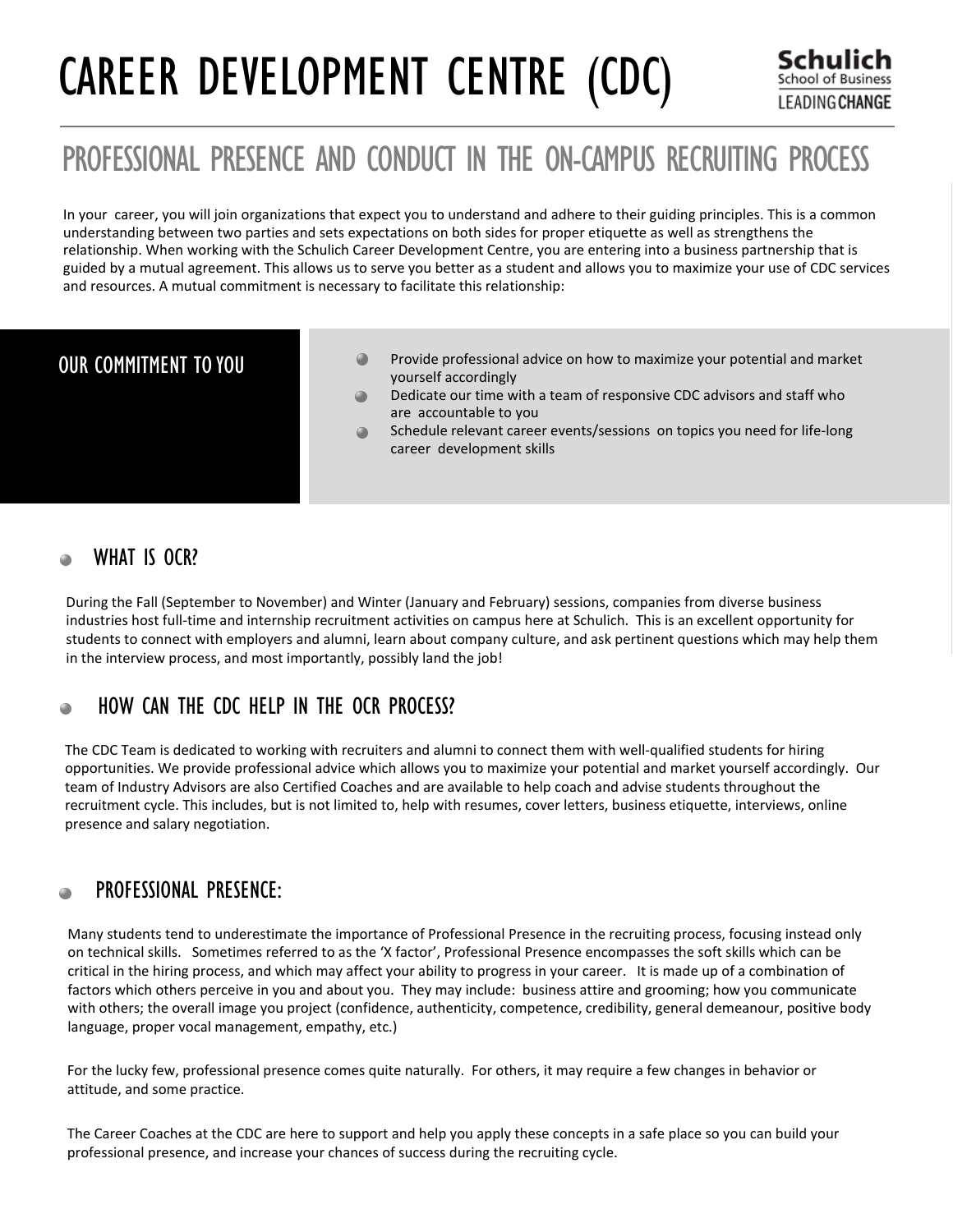# ATTENDANCE ETIQUETTE: 0

Professional presence includes 'showing up' at events for which you have registered as it speaks to your credibility. Attendance at events is a key factor in helping many employers determine whether or not to continue to recruit at Schulich and recruiters may perceive lack of attendance as a sign of disinterest in the opportunities they are offering. Attendance records (including late arrivals) are often requested by recruiters who then compare them against job applications. In the past, individual students have been screened out of their application process for non-attendance. Please be sure to attend the event for which you have signed up and be sure to arrive on time, as failure to do so, or to give proper notice of cancellation, may reflect poorly on your brand and the school's reputation.

**To CANCEL** your registration, please click on the **CANCEL BUTTON** on CareerQuest, or email career@schulich.yorku.ca . **Be professional at all times**- please do try to cancel *at least 3 business days before the start of the event* to avoid being placed on the recruiter no-show lists and being screened out of the application process as a result. We strive to provide all students with a fair chance to register for limited spaces, so please do cancel if you are unable to attend an event. This will also allow us to report accurate numbers to employers for catering quantities and show respect for and encourage ongoing recruitment activities at Schulich.

# WHY IS PROFESSIONAL PRESENCE AND CONDUCT IMPORTANT IN THE OCR PROCESS?  $\bullet$

While technical skills are important, they are no longer enough in today's competitive environment. Employers tell us that soft skills become increasingly important for promotion to higher levels within organizations. As a result, recruiting managers are often looking for evidence of these skills during the OCR process, as they prefer to hire students for long-term growth within their organizations.

The lack of professional presence, soft skills, and appropriate etiquette will likely result in missed opportunities and shortcircuited careers.

Our team is committed to ensuring that your student brand is presented in the best manner possible to our recruiting partners to increase your chances for success. As such, here are some additional tips and suggestions to help you maximize your professional presence:

#### DRESS ATTIRE:  $\bullet$

A polished "dress for success" appearance creates a positive first impression for potential employers. It also allows them to concentrate on your qualifications, free from distraction.

Invest in modest attire with industry appropriate colours and designs that convey confidence and professionalism. Plan ahead! Don't wait until the night before your 8:00 a.m. interview to verify that the clothing you plan to wear fits and is appropriate! For those jobs/industries that are less formal, wearing business professional attire to the interview demonstrates that you are a professional who takes this process seriously. If you are ever in doubt about what is appropriate, we encourage you to ask a member of our advising team in the CDC.

Ensure that you make a great first impression! For all corporate sessions, business attire is required, unless otherwise specified in the event description. Clothing should fit well and be cleaned and pressed. Shoes should be polished and in good condition with any scuff marks removed. Personal hygiene is very important, so be sure to wear deodorant. It's best to avoid heavy cologne, perfume or body sprays. Keep accessories professional.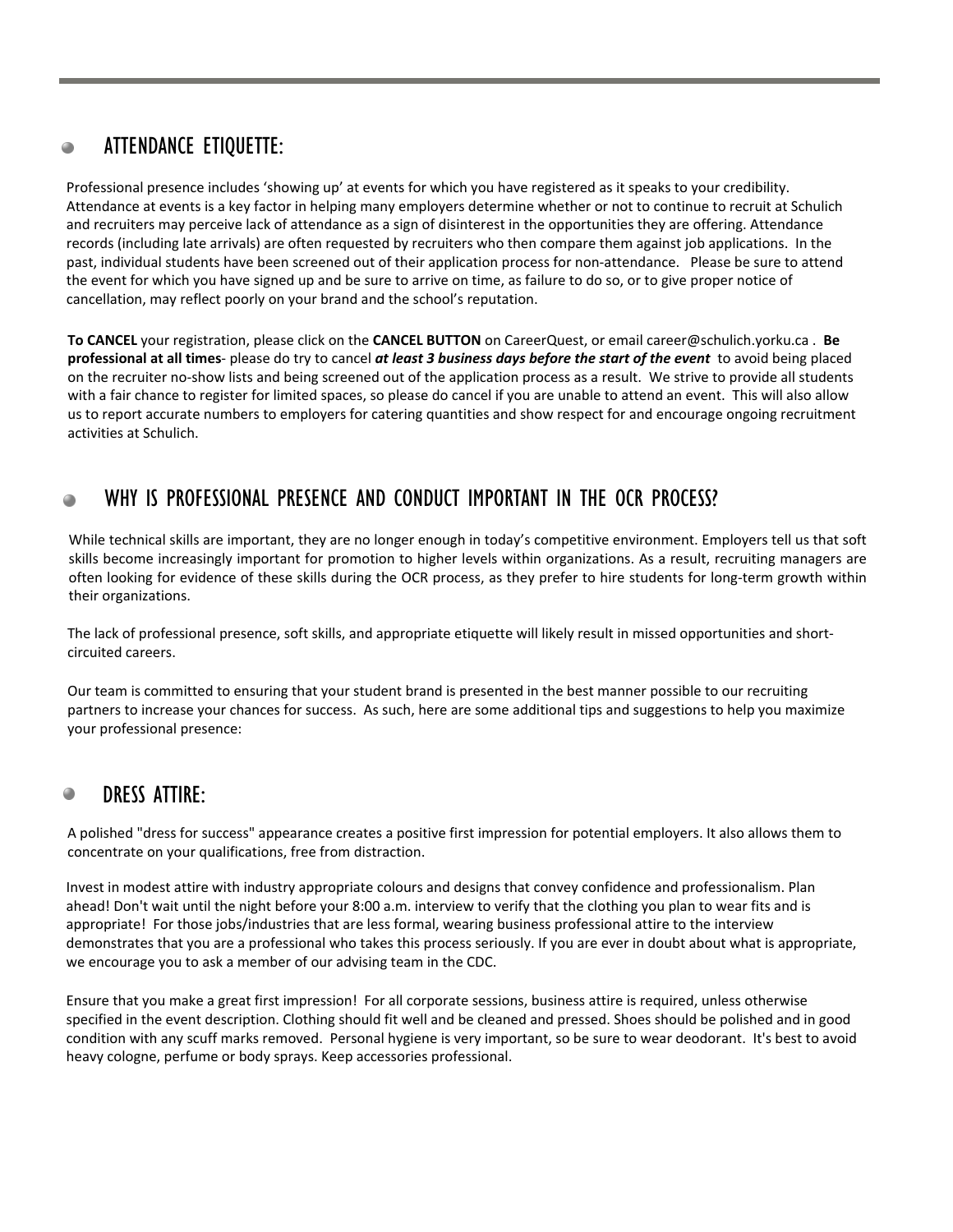**SPECIFIC TIPS FOR WOMEN:**

- Choose either a suit skirt or a tailored pant suit. Either is considered appropriate. Knee-length skirts are the best, offering the best coverage and allowing you to sit down comfortably.
- Women have more options than men regarding shirt/blouse colors and patterns, but conservative, muted hues are best. Avoid tight sweaters, low necklines and anything resembling "club attire."
- Choose between closed-toe flats, pumps or loafers. Avoid stilettos, chunky platforms, sandals with straps and flip-flops/thong type sandals. If you are wearing a skirt, nylons/pantyhose are strongly suggested.
- Keep your makeup and jewelry simple and to a minimum. Large, dangly earrings should be avoided. Nose rings or other visible piercings should be removed for some industry events.
- Hair should be clean and conservatively worn. Fingernails should be a conservative length. If you wear nail polish, it should either be clear or a pale, neutral color.
- Carry a nice briefcase, portfolio or messenger bag and leave your oversized handbag at home or in your car/locker.

# **SPECIFIC TIPS FOR MEN:**

- Wear a long-sleeved dress shirt, in white, light blue or with conservative narrow stripes. Ties in solid colors or narrow stripes are best and should be properly knotted. Avoid wearing character or novelty ties.
- Sometimes, Always, Never Rule: on a three-button suit: Sometimes button the top button, Always button the middle button, and Never button the bottom button.
- Shoes should be leather lace-up or slip-on business shoes. Match your belt to the color of your shoes. Choose black if your outfit is dark gray, navy, brown or black. Opt for dark brown if you're wearing tans, muted pastels or medium toned colors.
- Wear dark over-the-calf dress socks that match your shoes. Dress socks should ride above the calf so that no part of the leg shows when you sit down or cross your ankle over your knee.
- It is best to be clean shaven. Beards and mustaches are acceptable within a few, more casual industries, but must be well-groomed.
- No jewelry other than a watch, wedding band, or perhaps a class ring.

#### BUSINESS CARDS:  $\bullet$

Be sure to bring your business cards to the event as recruiters may request them. They can be ordered via the Graduate Business Council (GBC) or Undergraduate Business Society (UBS) and picked up at the CDC front desk.

#### RESEARCH:  $\bullet$

Do research the organization before the event. Please visit CDC tools such as Vault and Beyond B School, in the 'Resources' section of CareerQuest for more information, or visit the Schulich business library. We also encourage you to book an appointment with a CDC Career Coach if you have additional questions about the industry, function or organization after doing your own research.